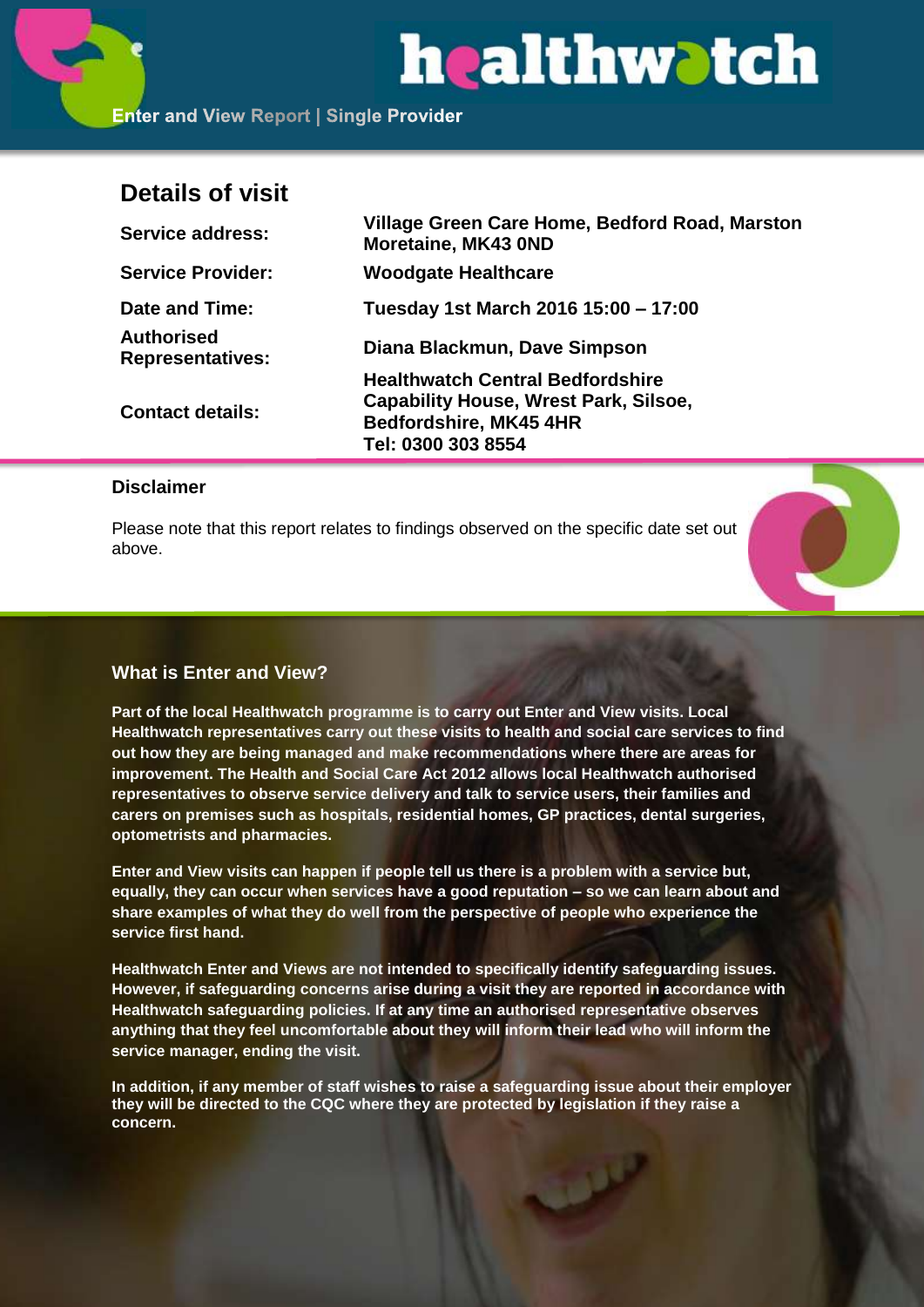# **General Purpose of Enter & View visits**

- To engage with service users of care homes and understand how dignity is being respected in a care home environment;
- Identify examples of good working practice;
- Observe residents and relatives engaging with the staff and their surroundings;
- Consult with residents, relatives and staff about their experiences of the environment within the home and how care is delivered.

# **Strategic drivers**

- Care Quality Commission Dignity and Wellbeing strategy
- Care homes are a Local Healthwatch priority

# **Methodology**

This was a pre-arranged visit to the Village Green Care Home (formerly The Old Village School Care Home) to meet Charlotte Jones RGN, (Responsible Individual) and Marie Morris, Manager (Dementia Specialist) from BKR Care Consultancy Ltd.

BKR Care Consultancy Ltd (BKRCC) was recently appointed by the new owner of the home under a management agreement to provide professional management services at the Home. This followed the Care Quality Commission's (CQC) inspection in June 2015, the subsequent decision to close the Old Village School Care Home in August 2015 and the appeal in December 2015 to reopen the Home.

BKRCC provide assistance to a wide range of care providers from individual home owners to charities and large corporate providers across all regions. They aim to provide a complete package of interventions to improve quality of care working closely with all stakeholders; service providers, commissioning, monitoring and safeguarding teams, Fire and Rescue Services, Environmental Health and the CQC in order to achieve compliance.

HWCB representatives were met and made welcome by Charlotte (Charlie) Jones and Marie Morris, who explained the role of BKR Care Consultancy Ltd, improvements to the home and current plans for the reopening of The Old Village School Care Home, now known as The Village Green Care Home.

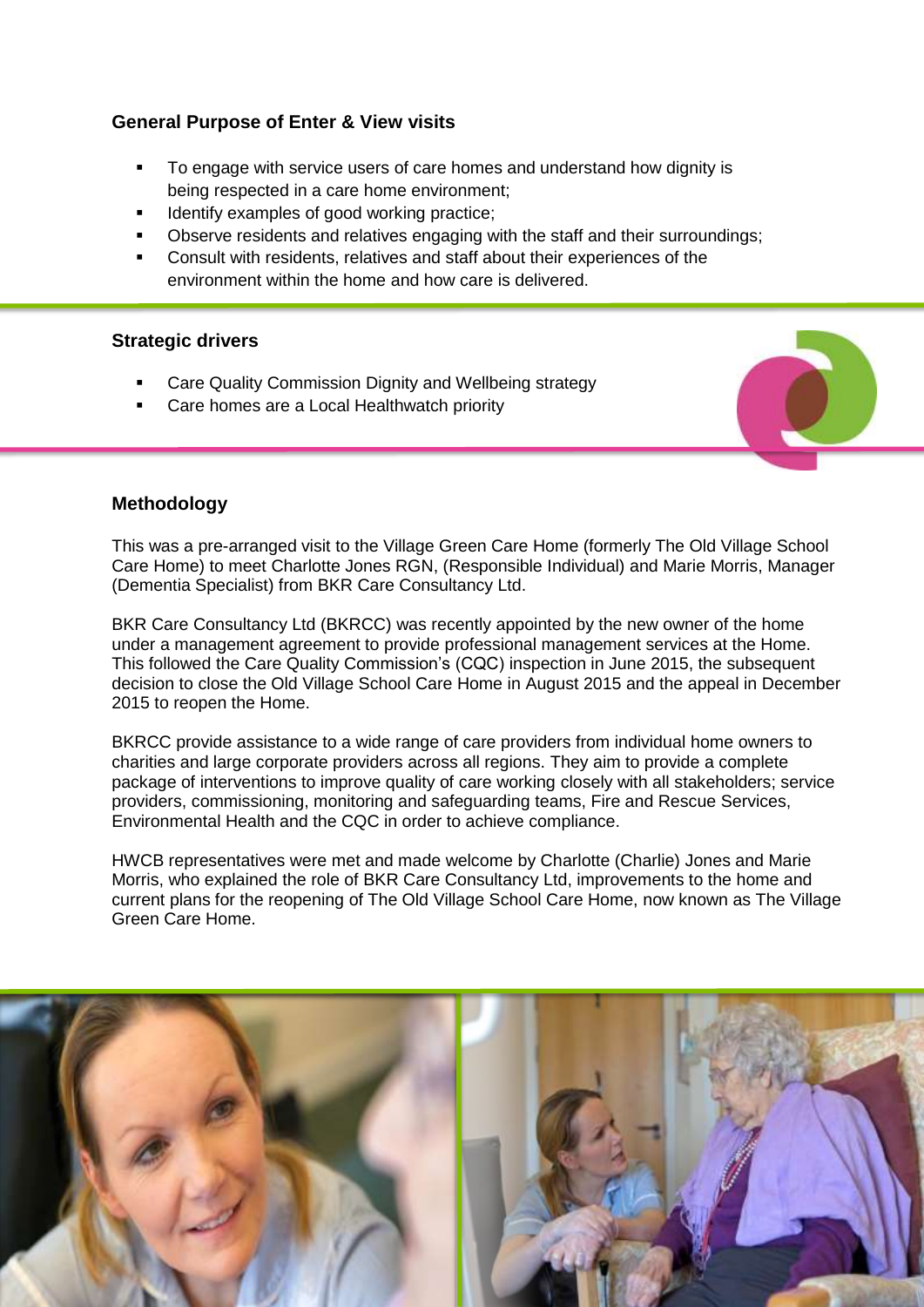# **Background**



In June 2015 the Care Quality Commission (CQC), following an inspection of The Old Village School Care Home, rated the home as 'inadequate' and placed the home in special measures. The CQC ordered swift action to bring about improvements after poor standards of care were identified.

Inspectors visiting the home found overwhelming systemic failures with the potential for serious harm to come to people who were vulnerable because of their dependence on others to meet their needs. In the report, CQC inspectors said many of these failings were a result of poor staff training, low staff levels and an overall lack of supervision.

When CQC inspectors returned to The Old Village School Care Home to carry out an unannounced inspection on the  $3<sup>rd</sup>$  and  $6<sup>th</sup>$  August 2015 they found the provider had failed to improve the quality of people's care. The home was subsequently closed in August 2015.

Mr Aman Badiani, now the sole Director of the Old Village School Care Home, recently renamed the Village Green Care Home, appealed to the Tribunal at Luton Magistrates Court in December 2015 against the court's decision to uphold the CQC's petition to close the Old Village School Nursing Home.

At the Tribunal Procedure on 15th December 2015, the Appeal to reopen the Old Village School Care Home at Marston Moretaine was allowed. However, the Tribunal decision included strict conditions to be complied with for the reopening of the home.

Evidence provided to the Tribunal showed that BKR Care Consultancy Ltd (BKRCC) had been engaged by Mr Badiani to 'turn round' the home and enable it to re-open which the Tribunal accepted. A decision was also taken by the new owner to rename the home as The Village Green Care Home.

Charlie Jones and Marie Morris from BKR Care Consultancy Limited (BKRCC) were appointed by Mr Badiani under a management agreement to provide professional management services at the Home for a minimum period of 18 months.

HWCB representatives were reassured by Charlie and Marie that Mr Badiani is completely committed to the refurbishment and improvements to the home and had invested substantial sums to ensure a safe and compliant Home.

#### **Results of visit**

#### **Premises**

The ethos of the home's new management is that the Village Green Care Home is '*A home with a little 'h' and that we (the staff) are privileged to work in the residents homes'*. To further enhance this, management have stipulated an 'open door' policy. Only those rooms which are not open to residents, such as the laundry and medication room, will be outside of this policy.

Each 'unit' within the home has or is undergoing extensive refurbishment at the time of HWCB visit. The units have all been renamed, as follows: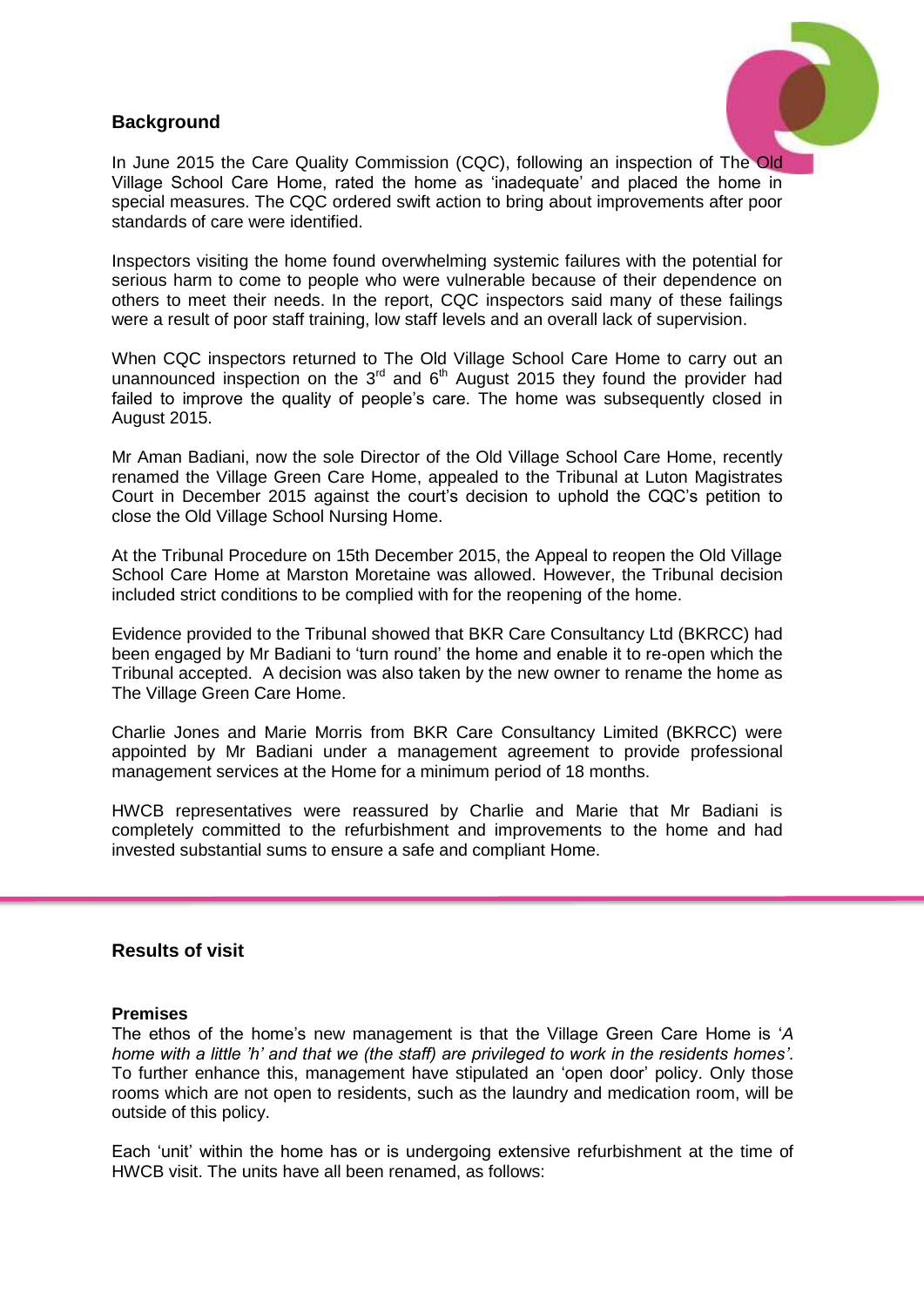- Oak Avenue
- **Beech Street**
- **Elm Drive**

All residents' rooms have been redecorated and new equipment installed where necessary including ensuite facilities. Each resident's door to their room will be numbered (as in street numbers) and will include a letter box. The idea being that each resident will have a personalised address, for example,

> Mr A N Other 24 Oak Avenue The Village Green Care Home Bedford Road Marston Moretaine MK43 0ND

Residents' mail will be delivered daily direct to their door by a member of staff.

Two 'family rooms' will be made available on the upper floor for relatives to use in order to stay close to their loved one in times of a resident's failing health etc. A room for residents and families to use for special occasions, where meals can be served in a restaurant type environment, will also be made available.

Kitchenettes have been strategically placed throughout the building for residents and relatives to use. A sensory bathroom /spa has been installed and is situated on the ground floor.

The garden is currently being redesigned and the old sheds have been removed creating an enclosed courtyard. Raised beds are to be installed for residents to grow vegetables etc., and the intention will be to buy chickens to settle in an enclosed area in the garden for all the residents to experience.

The majority of windows and doors have been replaced giving a fresh, modern look and feel to the building.

#### **Staff**

At the time of the visit, eleven members of staff were on site at the home, all of whom were employed at the home prior to its closure. One member of the existing staff was also due to re-join the following week after maternity leave. The majority of current staff members live locally in the village.

The new management team recognised that staff working at the home had previously operated in silos and did not interact very well with each other. To address this, only one staff rest room is now available within the home, to ensure staff integrates into a cohesive team for the benefit of the residents. In addition a considerable amount of the current redecoration of the home is being undertaken by the staff, working together as a team.

Each unit will have one nurse on duty and a variable number of carers, dependent on the numbers of residents, the aim is also to have a nurse on duty as 'a floater' to assist wherever needed. The ratio of carers to residents will be a maximum of 1:5.

The new management team have identified three recruitment agencies as preferred suppliers of agency carers and nurses; the intention is to maintain a degree of continuity and consistency of care for the residents. The new management team have confirmed that temporary staff engaged by an agency will only be used in cases of necessary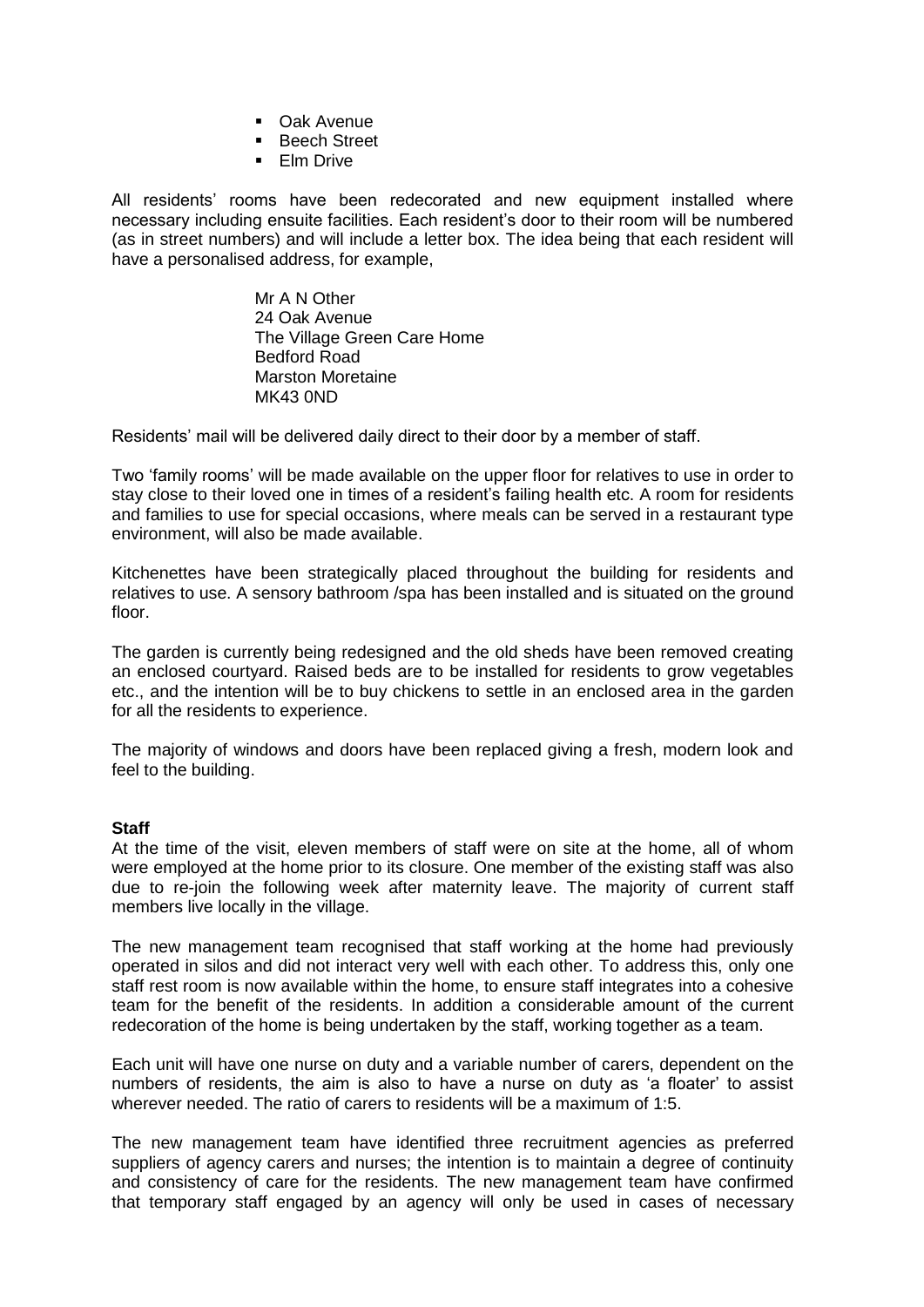absence of permanent staff due to sickness, leave or sudden and unexpected absence or departure.

Part of the interview procedure for new staff will focus on language and communication skills; functional English language skills is a priority and management will do whatever is necessary to encourage and assist staff to meet the required standards.

A condition was set by the Tribunal which states that before the admission of the first service user to the Home, upon the reopening, the Home must have in place sufficient numbers of suitably qualified, competent, skilled and experienced staff who are permanent employees of the owner. More specifically, on duty at the Home between the hours of 8am and 8pm not less than four staff are required and between the hours of 8pm and 8am three staff are required, each dedicated to direct service user care of whom one on each 'shift' is a first level registered nurse. When further admissions are made that require an increase in staffing levels, admissions will pause whilst additional suitably qualified trained care staff are recruited.

#### **Training**

All staff (current and future) will receive full training for their caring role prior to the admittance of service users to the Home in addition to the owner, Mr Badiani, who is required to undertake the following training:

- 1. Safeguarding;
- 2. dignity in care;
- 3. moving and handling;
- 4. dementia;
- 5. infection control; and
- 6. COSHH

Agency carers and nurses, prior to working within the Home, will take part in training of the Home's methods, practices and ethos. The cost of this training will be met by the Agencies with funds accrued used for the benefit of the residents.

All staff will be encouraged to receive training in any areas which they feel would be of benefit to the residents. All new staff will undergo induction training to bring them up to the same standard and level as existing staff. New staff will also be required to undergo a period of 'shadowing' existing staff before being allowed to care for residents unaccompanied.

Part of the ongoing training for all staff will involve the management team presenting two of the home's policies (e.g. Mental Capacity Act, Safeguarding), after which staff will be asked two questions on those policies; if the answers given are incorrect, staff will be given more support and/or one-to-one training.

#### **Residents**

HWCB representatives were advised that the ground floor of the Home will be used for general nursing residents and the upper floor will be for dementia residents. The home will no longer accommodate Acquired Brain Injury (ABI) residents and rehabilitation beds will no longer be available.

Six previous residents of the home have expressed a desire to return to the home once it re-opens and the new management team are currently considering their suitability given the Home's restructure.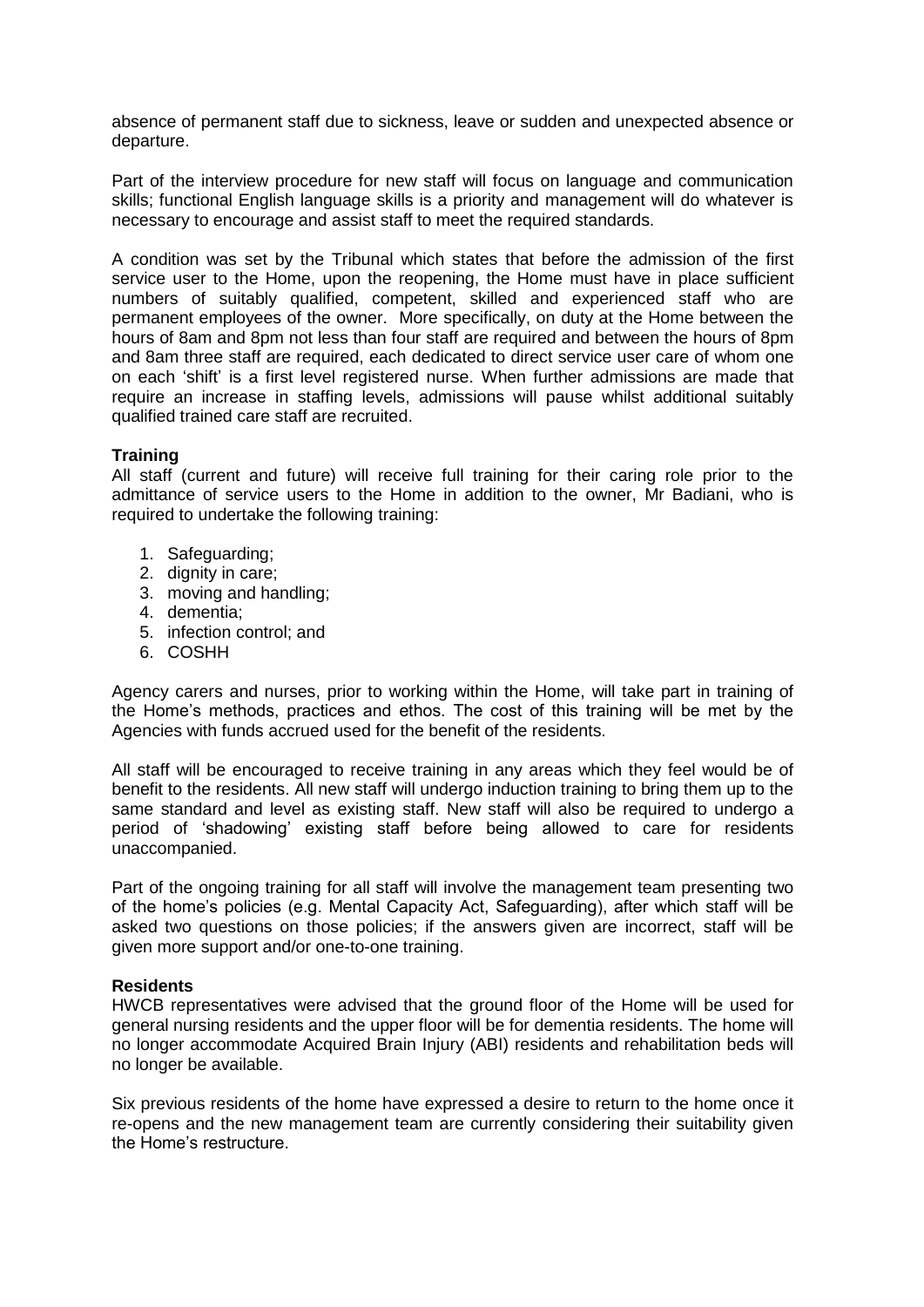

#### **Medication**

Storage for medication has been greatly reduced from the previous arrangement at the home and is now limited to one room on the upper floor. This is designed to ensure there is no opportunity for overstocking of medication.

Staff will be fully trained in relation to medications and will also be encouraged to challenge if they do not feel a particular medication is appropriate for an individual resident.

The new management at the Home is currently in the process of changing the GP Practice based in Bedford which currently covers GP services within the Home to a more local Practice.

#### **Activities**

The Activities Coordinator, employed by the Home, is currently developing a programme of suitable activities for residents. HWCB representatives were also advised that the Coordinator has negotiated discounted meal rates at the nearby Forest Centre to enable the residents to take trips out and enjoy a meal. The Activities Coordinator was not at the Home at the time of HWCB's visit however HWCB representatives are looking forward to meeting and engaging with her at a later date.

#### **Reopening and Open Days**

The new management team are planning to open The Village Green Care Home to residents in early April 2016. Under conditions imposed by the Tribunal, the Home is restricted to admittance of no more than two service users in any period of seven calendar days computed consecutively from 1 March 2016 for the first four weeks. After this initial four week period the number of admissions can be increased to a maximum of three service users per week for the next 20 week period.

The new management team have confirmed that a resident will be admitted to the home after a pre-admission acceptance by the Manager, on a pre-arranged date and time with a member of the care team completing the admission paperwork on their arrival. A 72 hour care plan will be created to bridge the gap between admission and the completion of a full care file. Following 72 hours after admission the Manager will verify in written form to BKRCC that all required documentation is in place (for the period for which their management agreement is in place).

Prior to the opening of the Home to new residents, the Home will be holding 'Open Days' to enable members of the community and key stakeholders to visit the Home, to view the refurbishment and improvements made to the Home, as follows:

#### **Friday 25th March 2016 – Families of Staff Saturday 26th March 2016 – Community Open Day Tuesday 29th March 2016 – Stakeholders Open Day**

Representatives of Healthwatch Central Bedfordshire will be attending the Stakeholders Open Day.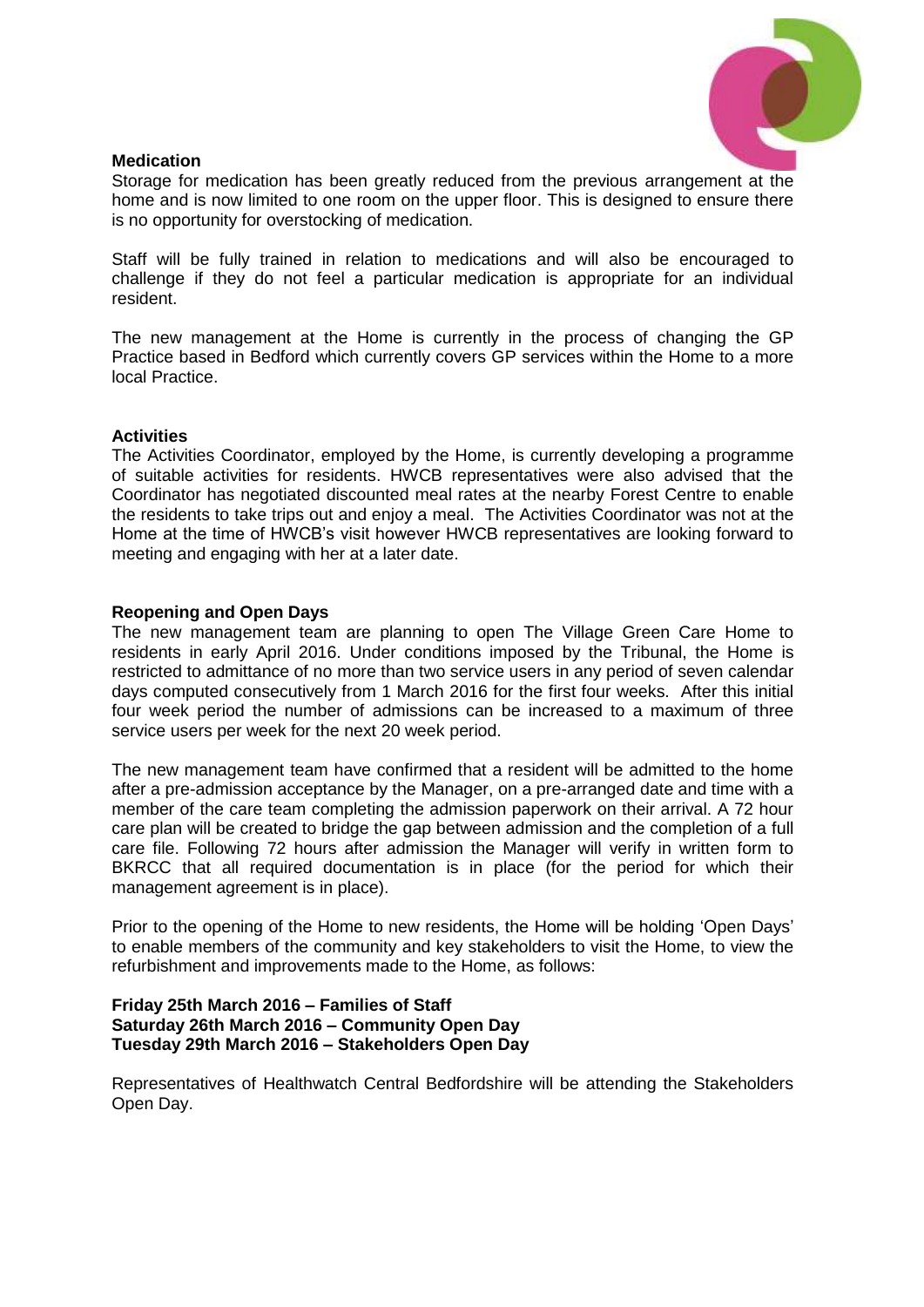# **Recommendations**

This report highlights the conditions imposed by the Tribunal in December 2015 to reopen the Home and what was observed during the visit.

- It is recommended that the conditions set by the Tribunal judge on 14<sup>th</sup> December 2015 are adhered to and that consistency and good quality of care remains entrenched as part of the Village Green Care Homes core values.
- $\triangleright$  Refurbishment and improvements to the home were proceeding swiftly at the time of HWCB visit and management confirmed they will be completed, apart from any minor cosmetic finishes, before the home reopens. HWCB recommends that if the timeline for completion of the works slips, the date for reopening is delayed until all works are concluded to avoid any disturbance for new residents.
- $\triangleright$  Upon arrival of new residents, HWCB would recommend the establishment of a residents/relatives forum and/or Newsletter to enhance contact between families and the home.
- $\triangleright$  HWCB further recommends that the Home continue to review staff training and staffing levels across the home to ensure that adequately trained numbers of staff are always on duty.
- $\triangleright$  Healthwatch Central Bedfordshire recommends that this report is shared with key stakeholders, potential new residents and relatives of the Village Green Care Home to advise that if they should wish to contribute any additional comments about the Home, to contact Healthwatch Central Bedfordshire direct on 0300 303 8554.